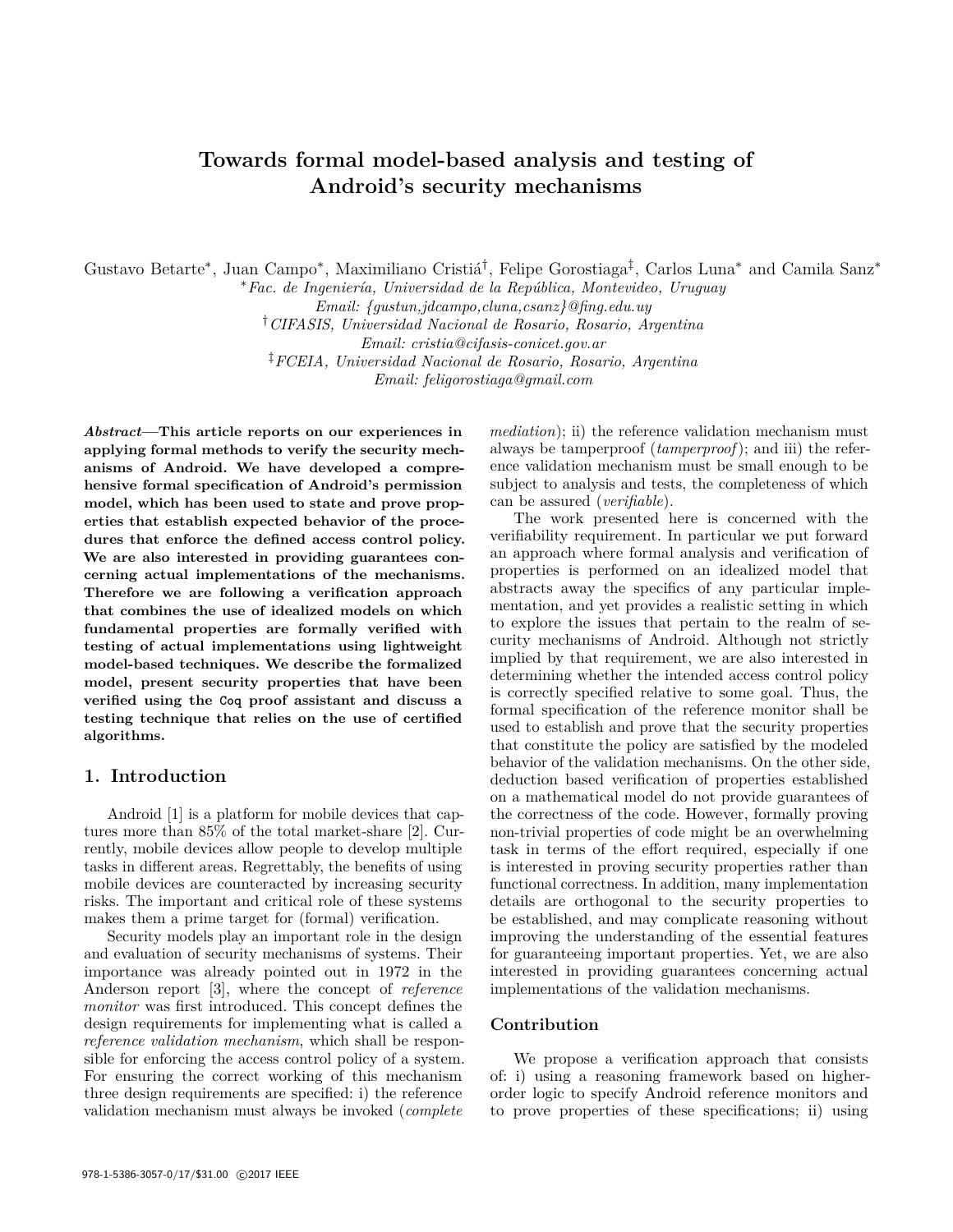the same framework to automatically extract certified functional programs from these specifications; iii) using these functional programs as prototypes on which attacks, discovered from the formal analysis of the specification, can be executed; iv) using lightweight verification techniques, such as model-based testing, to gain confidence in whether actual implementations of the platform conform with the abstract reference monitor, in particular on whether the discovered attacks can be actually performed or not.

In this paper we describe and discuss an extension of the Android security model formalized in [4]. This extension includes, in particular, the modelling of run time requesting/granting of permissions behavior introduced in Android Marshmallow [5] which was not considered in the previous work.

The logical framework we are using is the Coq proof assistant [6], which is a software that provides a (dependently typed) functional programming language and a reasoning framework based on higher-order logic to perform proofs of programs. The Coq environment supports advanced logical and computational notations, proof search and automation, and modular development of theories and code. It also provides program extraction towards languages like Ocaml and Haskell for execution of (certified) algorithms [7].

#### **Organization of the paper**

The rest of the paper is organized as follows. Section 2 describes the security mechanisms of Android. Section 3 overviews the idealized model of the Android security framework and Section 4 presents and discusses some of the verified security properties. Section 5 motivates our approach for developing certified security testing. Section 6 considers related work and finally, Section 7 concludes with a summary of our contributions and directions for future work.

# **2. Security mechanisms in Android**

The architecture of Android takes the form of a software stack which comprises an operating system, a run-time environment, middleware, services and libraries, and applications. Figure 1 provides a visual outline of this architecture.

An Android application is built up from *components*. A component is a basic unit that provides a particular functionality and that can be run by any other application with the right permissions. There exist four types of components [9]: i) **activity**, which is essentially a user interface of the application; ii) **service**, a component that executes in the background without providing an interface to the user. Any component with the right permissions can start a service or interact with it; iii) **content provider**, a component intended to share information among applications. A component of this type provides an interface through which applications



Figure 1. Android's architecture [8].

can manage persisted data; and iv) **broadcast receiver**, a component whose objective is to receive messages, sent either by the system or an application, and trigger the corresponding actions. Those messages, called *broadcasts*, are transmitted all along the system and the broadcast receivers are the components in charge of dispatching those messages to the targeted applications. Activities, services and broadcast receivers are activated by a special kind of message called *intent*. An intent makes it possible for different components, belonging to the same application or not, to interact at runtime [9]. Typically, an intent is used as a broadcast or as a message to interact with activities and services.

#### **2.1. Android's security model**

Android implements a least privilege model by ensuring that each application executes in a sandbox. For an application to access other components of the system it must require, and be granted, the corresponding access permission. The sandbox mechanism is implemented at kernel level and relies on the correct application of a Mandatory Access Control policy which is enforced using a user identifier (UID) [10] assigned to each installed application.

Every Android application must be digitally signed and be accompanied by the certificate that authenticates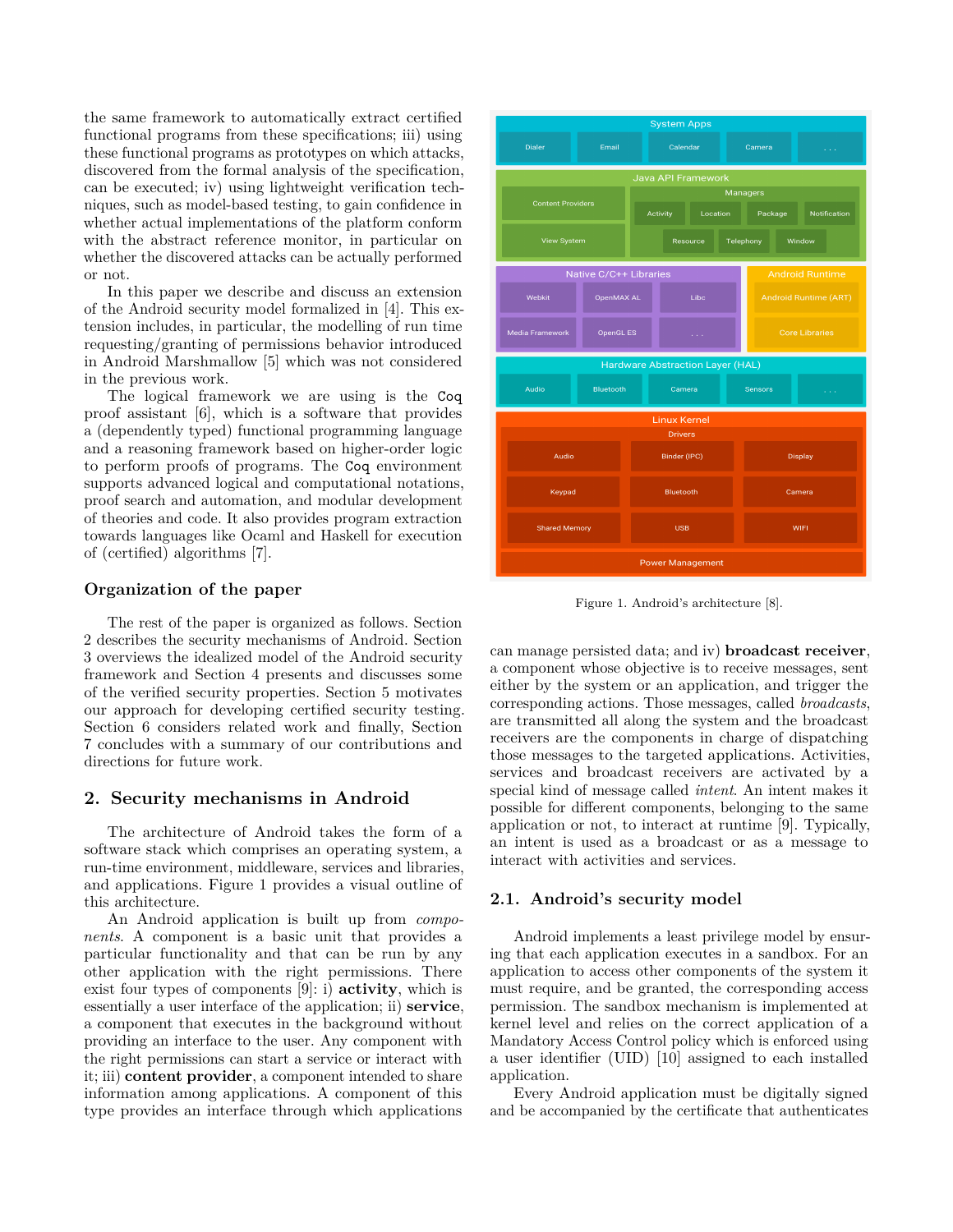its origin. The Android platform uses the certificates to establish that different applications have been developed by the same author. This information is relevant both to assign *signature* permissions (see below) or to authorize applications to share the same UID to allow sharing their resources or even be executed within the same process [11].

#### **2.2. Permissions**

Applications usually need to use system resources to execute properly. Since applications run inside sandboxes, this entails the existence of a decision procedure (a reference validation mechanism) that guarantees the authorized access to those resources. Decisions are made by following security policies using a simple notion of permission. Every permission is identified by a name/text, has a protection level and may belong to a permission group. There exist two principal classes of permissions: the ones defined by the application, for the sake of selfprotection; and those predefined by Android, which are intended to protect access to resources and services of the system. An application declares the set of permissions it needs to acquire further capacities than the default ones. When an action involving permissions is required, the system determines which permissions every application has and either allows or denies its execution.

Depending on the protection level of the permission, the system defines the corresponding decision procedure [12]. There are four classes of permission levels: i) *Normal*, assigned to low risk permissions that grant access to isolated characteristics; ii) *Dangerous*, permissions of this level are those that provide access to private data or control over the device. From version 6 (Marshmallow) dangerous permissions are not granted at installation time; iii) *Signature*, a permission of this level is granted only if the application that requires it and the application that defined it are both signed with the same certificate; and iv) *Signature/System*, this level is assigned to permissions that regulate the access to critical system resources or services. Additionally, an application can also declare the permissions that are needed to access it. The granularity of the system makes it possible to require different permissions to access different components of the application. The user of the device can grant and revoke dangerous permission groups (i.e. permission groups which contain permissions of level *Dangerous*) and dangerous ungrouped permissions (permissions which do not belong to a group) for any application on the system at any time. A running application may ask the user to grant it dangerous permission groups and ungrouped permissions, who in turn can accept or decline this request.

If the execution of an action requires for an application to have certain permission the system will first make sure that this holds by means of the following rules: i) the application must declare the permission as used in its manifest; ii) if the permission is of level *Normal*, then the application does have it; iii) if the permission is of level *Dangerous* and belongs to a permission group, such group must have been granted to the application; iv) if the permission is of level *Dangerous* but is ungrouped, then it must have been individually granted to the application; v) if the permission is of level *Signature*, then both the involved application and the one that declares it must have been signed with the same certificate; vi) lastly, if the permission is of level *Signature/System*, then the involved application must have been signed with either the same certificate as the one who declares it (just like if it was of level *Signature*) or the certificate of the device manufacturer. Otherwise, an error is thrown and the action is not executed.

## **2.3. Permission delegation**

Android provides two mechanisms by which an application can delegate its own permissions to another one. These mechanisms are called *pending intents* and *URI permissions*.

An intent may be defined by a developer to perform a particular action, for instance to start an activity. A PendingIntent is an object which is associated to the action, a reference that might be used by another application to execute that action. The object might be used by authorized applications even if the application that created it, which is the only one that can cancel the reference, is no longer active.

The *URI permissions* mechanism can be used by an application that has read/write access to a *content provider* to (partially) delegate those permissions to another application. An application may attach to the result returned by an activity owned by another application an intent with the URIs of resources of a content provider it owns together with an operation identifier. This grants the privileges to perform the operation on the indicated resources to the receiving application, independently of the permissions the application has. The Android specification establishes that only activities may receive an *URI permission* by means of intents. These kinds of permissions may also be explicitly granted using the grantUriPermission() method and revoked using the revokeUriPermission() method. In any case, for this delegation mechanism to work, an explicit declaration authorizing the access to the resources in question must be added in the application that owns the content provider.

# **2.4. The Android Manifest**

Every Android application must include an XML file in its root directory called AndroidManifest. All the components included in the application, as well as some static attributes of theirs are declared in that file. Additionally, both the permissions requested at installation time and the ones required to access the application resources are also defined. The authorization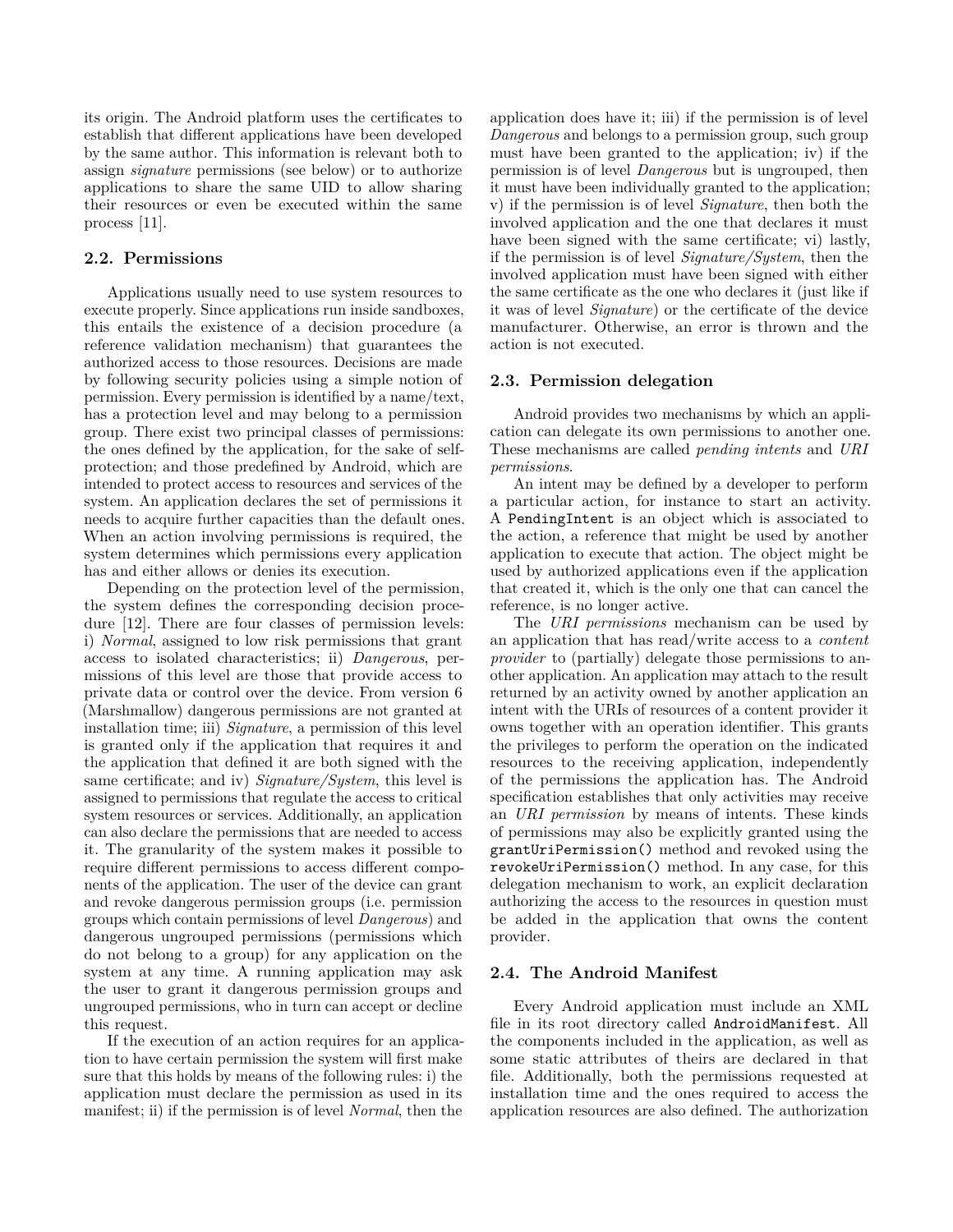| $ ::= \{AppId\}$                                                                                                                                                                                                                  |
|-----------------------------------------------------------------------------------------------------------------------------------------------------------------------------------------------------------------------------------|
| PermsGr $ ::= \{ \text{Appld} \times \{ \text{PermGroup} \} \}$                                                                                                                                                                   |
| $ ::= \{Appld \times \{Perm\}\}\$                                                                                                                                                                                                 |
| ComplnsRun ::= {Complnstance}                                                                                                                                                                                                     |
| $ ::= read   write   rw$                                                                                                                                                                                                          |
| $ ::= \{ \text{Applied} \times \text{ContProv} \times \text{Uni} \times \text{OpTy} \}$                                                                                                                                           |
| ::= $\{iComp \times ContProv \times Uri \times OpTy\}$                                                                                                                                                                            |
| $ ::= \{Appld \times Res \times Val\}$                                                                                                                                                                                            |
| $ ::= \{iComp \times Intent\}$                                                                                                                                                                                                    |
| Manifests $ ::= \{ \text{Appld} \times \text{Manifest} \}$                                                                                                                                                                        |
| $ ::= \{Appld \times \text{Cert}\}$                                                                                                                                                                                               |
| AppDefPS ::= ${Appld \times {Perm}}$                                                                                                                                                                                              |
| $ ::= \{App\}$                                                                                                                                                                                                                    |
| AndroidST ::= lnstApps $\times$ PermsGr $\times$ AppPS $\times$<br>ComplnsRun $\times$ DelPPerms $\times$<br>DelTPerms $\times$ ARVS $\times$ Intents $\times$<br>Manifests $\times$ Certs $\times$ AppDefPS $\times$<br>Syslmage |
|                                                                                                                                                                                                                                   |

Figure 2. Android state

to use the mechanism of *URI permissions* explained above is also specified in the manifest file of an application.

#### **3. Formalization of the permission model**

The Android security model we have developed has been formalized as an abstract state machine. In this model, states (AndroidST) are modelled as 12-tuples that respectively store data about the applications installed in the device, their permissions and the running instances of components; the formal definition is depicted in Figure 2, the full definition is available in [13]. Note that we use {*T*} to denote the set of elements of type *T*.

The first component of a state records the identifiers (AppId) of the applications installed by the user. The second and third components of the state keep track, respectively, of the permission groups (PermGroup) and ungrouped permissions (Perm) granted to each application present in the system, both the ones installed by the user and the system applications. The fourth component of the state stores the set of running component instances (CompInstance), while the components DelPPerms and DelTPerms store the information concerning permanent and temporary permissions delegations, respectively<sup>1</sup>. The seventh and eight components of the state store respectively the values (Val) of resources (Res) of applications and the set of intents (Intent) sent by running instances of components (iComp) not yet processed. The four last components of the state record information that represents the manifests of the applications installed by the user, the certificates (Cert) with which they

were signed and the set of permissions they define. The last component of the state stores the set of (native) applications installed in the Android system image, information that is relevant when granting permissions of level *Signature/System*.

A manifest (Manifest) is modelled as a 6-tuple that respectively declare application components (set of components, of type Comp, included in the application), the minimum version of the Android SDK required to run the application, the version of the Android SDK targeted on development, the set of permissions it may need to run at its maximum capability, the set of permissions it declares, and the permission required to interact with its components, if any. Application components are all denoted by a component identifier. A content provider (ContProv), in addition, encompasses a mapping to the managed resources from the URIs assigned to them for external access. While the components constitute the static building blocks of an application, all runtime operations are initiated by component instances, which are represented in our model as members of an abstract type.

A notion of *valid state*, that captures several wellformedness conditions, is formally defined as a predicate *validState* on the elements of type AndroidST that requires for several properties to be satisfied. For instance, one of the property states that all the running instances belong to a unique component, which in turn must be part of an installed application. Other properties establish, for instance, the uniqueness of application, component, and resource identifiers. There are also properties that involve permissions on a system state, namely, that all the parts involved in active permission delegations must be installed in the system. The full (formal) definition of the predicate is available in [13].

#### **3.1. Specification of the reference monitor**

Our model considers a representative set of actions to install and uninstall applications, grant and revoke permissions and permission groups, ask whether a component has certain permission, start and stop the execution of component instances, to read and write resources from content providers, to delegate temporary/permanent permissions, and revoke them and to perform system application calls; see Table 1. The system access control policy is enforced through the execution of these actions, which provide coverage to the different functionalities of the Android security model<sup>2</sup>.

Given a state in our formalism, the execution of an operation in the Android system (e.g., the installation of a new application) is represented as a transition to a new state, along with a response (of type Response) indicating whether the execution was successful or not. The behavior of an action *a* (of type Action) is formally described by

<sup>1.</sup> A permanent delegated permission represents that an application has delegated permission to perform either a read, write or read/write operation on the resource identified by an URI of the indicated content provider (ContProv). A temporary delegated permission, in turn, refers to a permission that has been delegated to a component instance.

<sup>2.</sup> We consider here twice the number of operations (associated with the security model) contemplated in [13].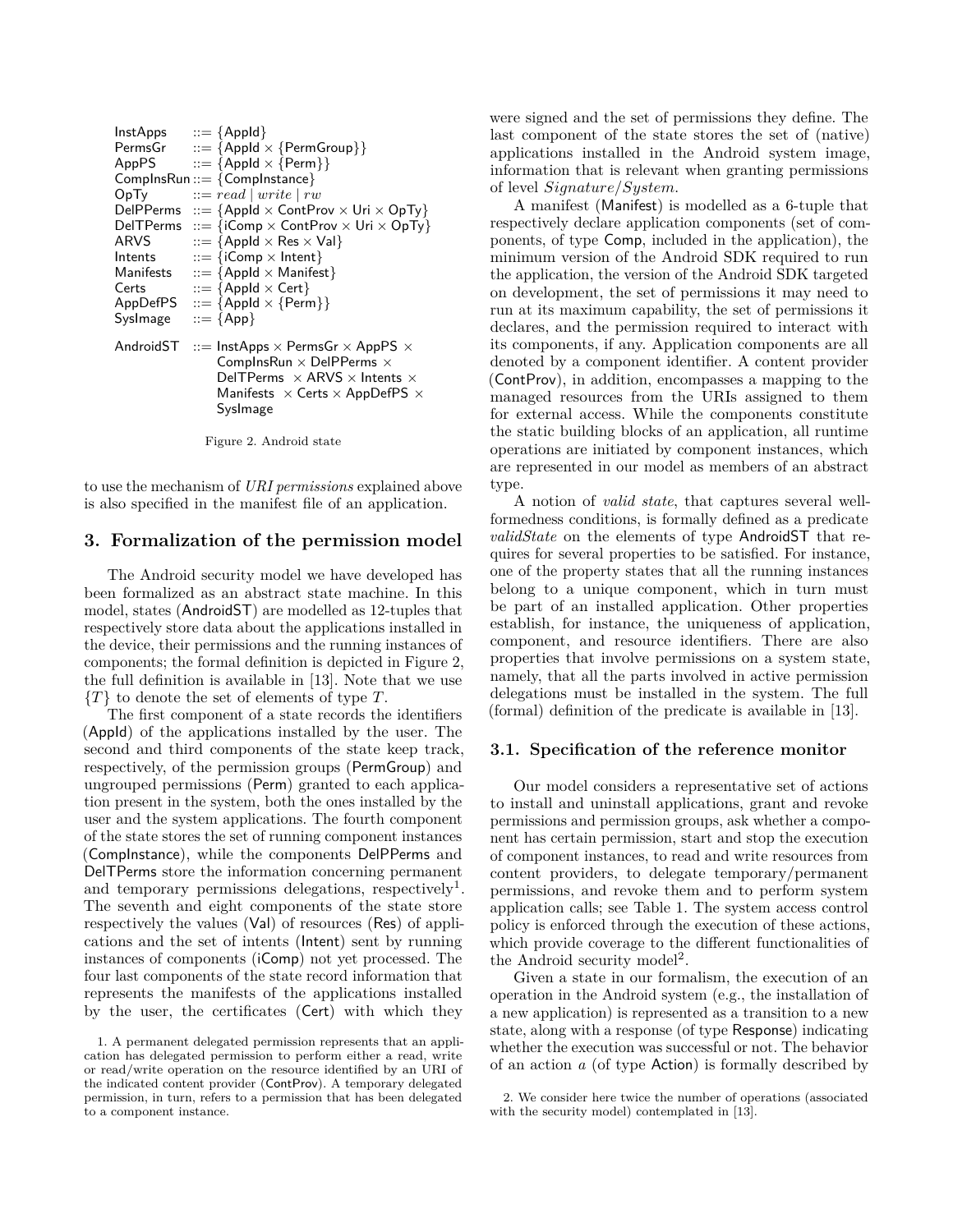| install $a \, m \, c \, l$ Res      | Install application with id $a$ , whose manifest is $m$ , is signed with certificate $c$ |
|-------------------------------------|------------------------------------------------------------------------------------------|
|                                     | and its resources list is <i>lRes</i> .                                                  |
| uninstall $a$                       | Uninstall the application with $id a$ .                                                  |
| $\operatorname{grant} p a$          | Grant the permission $p$ to the application $a$ .                                        |
| revoke $p$ $a$                      | Remove the permission $p$ from the application $a$ .                                     |
| $grantPermGroup$ g a                | Grant the permission group $q$ to the application $\alpha$ .                             |
| revokePermGroup $g$ $a$             | Remove the permission group $q$ from the application $a$ .                               |
| has $P$ ermission $p$ a             | Check if the application $a$ has the permission $p$ .                                    |
| $read$ ic cp $u$                    | The running component <i>ic</i> reads the resource corresponding to URI $u$ from         |
|                                     | content provider cp.                                                                     |
| write $ic$ $cp$ $u$ $val$           | The running component <i>ic</i> writes value <i>val</i> on the resource corresponding to |
|                                     | URI $u$ from content provider $cp$ .                                                     |
| startActivity $i$ ic                | The running component <i>ic</i> asks to start an activity specified by the intent $i$ .  |
| startActivityResult $i$ n ic        | The running component ic asks to start an activity specified by the intent $i$ , and     |
|                                     | expects as return a token $n$ .                                                          |
| startService i ic                   | The running component $ic$ asks to start a service specified by the intent $i$ .         |
| sendBroadcast $i$ ic $p$            | The running component ic sends the intent $i$ as broadcast, specifying that only         |
|                                     | those components who have the permission $p$ can receive it.                             |
| send $0$ rderedBroadcast $i$ ic $p$ | The running component ic sends the intent $i$ as an ordered broadcast, specifying        |
|                                     | that only those components who have the permission $p$ can receive it.                   |
| sendStickyBroadcast $i$ ic          | The running component <i>ic</i> sends the intent <i>i</i> as a sticky broadcast.         |
| $resolved$ rtent $i$ a              | Application $a$ makes the intent $i$ explicit.                                           |
| receiveIntent $i$ ic a              | Application $a$ receives the intent $i$ , sent by the running component $ic$ .           |
| $stop$ $ic$                         | The running component <i>ic</i> finishes its execution.                                  |
| grantP $ic$ cp $a$ u pt             |                                                                                          |
|                                     | The running component $ic$ delegates permanent permissions to application $a$ .          |
|                                     | This delegation enables $a$ to perform operation $pt$ on the resource assigned to        |
|                                     | URI $u$ from content provider $cp$ .                                                     |
| revokeDel $iccp$ u pt               | The running component $ic$ revokes delegated permissions on URI $u$ from content         |
|                                     | provider $cp$ to perform operation $pt$ .                                                |
| call $ic$ sac                       | The running component ic makes the API call sac.<br>$\Box$ TM DI D 1 A contexts          |

TABLE 1. Actions

giving a precondition (*P re*) and a postcondition (*P ost*), which represent the requirements enforced on a system state to enable the execution of *a* and the effect produced after this execution takes place. Additionally, we define a relation *ErrorMsg* such that given a state *s*, an action *a* and an error code *ec*, *ErrorMsg*(*s, a, ec*) holds iff error *ec* is an acceptable response when the execution of *a* is requested on state *s*.

#### **3.2. One-step execution**

We represent the execution of an action with the relation  $\hookrightarrow$  (one-step execution), defined by the following two rules:

$$
Exec_{ok} \frac{validState(s) \qquad Pre(s, a) \qquad Post(s, a, s')}{s \stackrel{a/ok}{\hookrightarrow} s'}
$$

$$
Exec_{err} \frac{validState(s) \qquad ErrorMsg(s, a, ec)}{s \stackrel{a/error}{\hookrightarrow} sc}
$$

One-step execution preserves valid states, i.e. the state resulting from the execution of an action on a valid state is also valid.

**Lemma 1.** For any 
$$
a
$$
: Action,  $s$   $s'$ : AndroidST and

*r* : Response, if  $s \stackrel{a/r}{\hookrightarrow} s'$  holds, then *validState*(*s'*) also holds.

The property is proved by case analysis on *a*, for each condition in validState, using several auxiliary lemmas [13].

System state invariants, such as state validity, are useful to analyze other relevant properties of the model. In particular, the results presented in [4] and validated in this work to hold for Android Marshmallow were obtained from valid states of the system.

The full formalization of the idealized permission model of Android, which extends the formal specification presented in [4], may be obtained from [13] and verified using the Coq proof assistant.

#### **4. Analysis of security policies**

We have stated and proved several security properties that formally establish that the specified reference monitor provides protection against unauthorized access to sensitive resources of a device running the system Android. One of the most important properties claimed about the Android security model is that it meets the so-called *principle of least privilege*, i.e. that "each application, by default, has access only to the components that it requires to do its work and no more" [9]. Using our specification we have proved several lemmas, as Lemma 2 below, which were aimed at showing the compliance with this principle when a running instance of an application component creates another component instance, reads/writes a content provider or delegates/revokes a permission.

The predicates used to define the lemmas discussed in this section are presented and described in Table 2.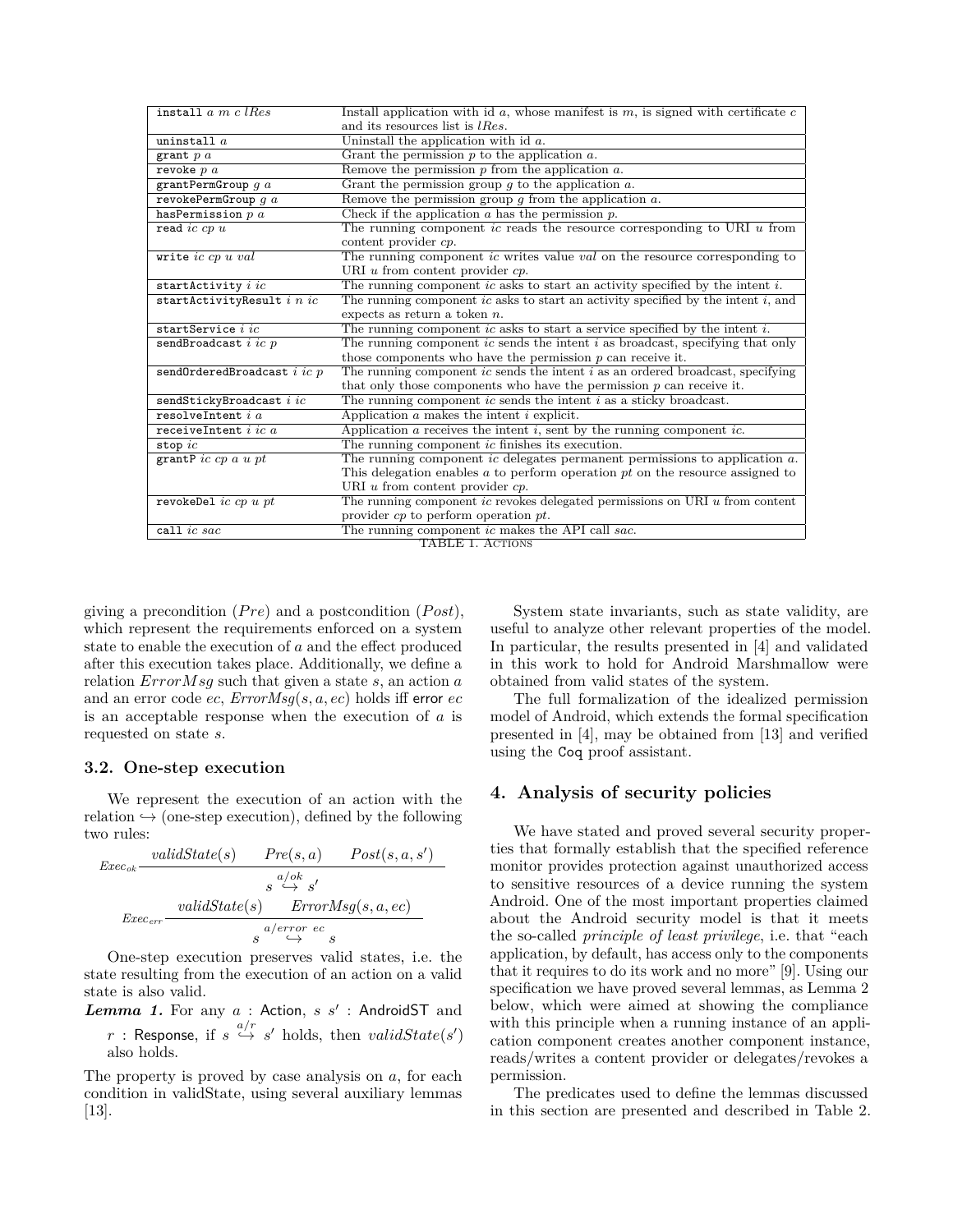The full formal definition of the lemmas can be found in [13], along with their proofs.

*Lemma 2.* For any *s* : AndroidST, *ap* : AppId,  $c$   $c'$  : Comp,  $ic$  : iComp,  $i$  : Intent, if  $validState(s)$ and *inApp*(*c, ap, s*) and *running*(*ic, c, s*)  $isActivity(c')$  and  $inApp(c', ap, s)$  and  $refersTo(i, c', s)$ , then  $Pre(s, \texttt{startActivity} \; i \; ic)$ holds.

*If component c and activity c* 0 *belongs to the same application, then c can start c* 0 *through intent i directed to this activity.*

However, an implementation of the Android system that respects the access control policy is nevertheless vulnerable to a kind of attack that exploits the mechanisms of Intents (see [14], [15] for further details). In particular, it has been shown that the system is vulnerable to unauthorized monitoring of information (*eavesdropping*), unintended inter-application communication (*intent spoofing*) and privilege escalation (*permision collusion*) through the (deceived) installation of collaborating malware by the device user. The common idea behind these attacks is the abuse of the *intent mechanism* to obtain unauthorized access to private information.

The fact is that those attacks can be prevented if certain additional controls are considered, and enforced. Using our model, and as a complementary contribution, we precisely state the conditions that would help preventing the exploitation on the identified vulnerabilities and prove that under those hypotheses the attacks cannot be carried on. We illustrate below our approach for two attacks, one implementing *eavesdropping* (section 4.1) and the another one *intent spoofing* (section 4.2).

#### **4.1. Eavesdropping**

If there is a malicious application running on an Android device, each time sensitive information is sent using a public broadcast intent, the device becomes vulnerable to the **eavesdropping attack**. However, if all broadcast intents were protected with a *Signature* or *Signature/System* permission, it can be ensured that only applications signed with the transmitter application's certificate will be candidates for the intent reception [15]. In such conditions the eavesdropping attack can be prevented.

We establish, see Lemma 3, and prove, that in a scenario where an intent protected with a *Signature* or *Signature/System* permission is sent using the sendBroadcast or sendOrderedBroadcast operation, no application with a certificate different than the one from the transmitter application will be able to receive it. As a consequence, under these conditions we can ensure the absence of the eavesdropping attack.

*Lemma 3.* For any *s* : AndroidST, *ic* : iComp, *i* : Intent,  $c:$  Comp,  $ap$   $ap'$ : AppId,  $cert:$  Cert, if  $validState(s)$ and  $running(ic, c, s)$  and  $\neg isCProvider(c)$  and *inApp*(*c, ap, s*) and *intentReg*(*i, ic, s*) and *isIntBReceiver*(*i*) and (*protected*(*i,*signature*, s*) or *protected*(*i,*signature*/*system*, s*)) and  $intalled(ap', s)$ and  $\neg isNative(ap', s)$ *, s*) and  $appCert(ap, cert, s)$  and  $\neg appCert(ap', cert, s),$ then  $\neg Pre(s, \texttt{receiveInternet}(i, ic, ap'))$  holds.

*If a component c that belongs to an application ap sends a broadcast intent protected with a Signature or Signature/System permission, then if a non native application ap*<sup>0</sup> *does not have the same certificate as ap it will not be able to receive it.*

## **4.2. Intent spoofing**

In Android, whether an application can be started by third parties depends on the exported attribute and the existence of  $\zeta$ intent-filter> elements in its manifest. Application misconfiguration generally happens when the exported attribute is not present, pretending that no external invocations are allowed, but if  $\text{Sinter-filters}$ elements are used, the default value of the exported attribute is true. In case an application was not intended to be initiated by other applications but was misconfigured, it could be victim of the **intent spoofing attack** explained in [14].

A simple way of checking if an application is not vulnerable to an intent spoofing attack is statically verifying its manifest. Thus, if the exported attribute is false or if it's absent and no <intent-filter> element is declared, as stated in Lemma 4, the application cannot be started by external applications. Therefore the intent spoofing attack can be avoided.

*Lemma 4.* For any  $s$ : AndroidST,  $ap \, ap'$ : Appld,  $c \, c'$ : Comp*, ic* : iComp*, i* : Intent*,* if *validState*(*s*) and  $inApp(c, ap, s)$  and  $inApp(c', ap', s)$  and  $ap \neq ap'$ and  $\neg can$ *BeStarted*(*c*) and  $running(ic, c', s)$  and  $\neg$ *isCProvider*(*c'* ) and *refersT o*(*i, c, s*), then  $\neg Pre(s, \texttt{receiveInternet}(i, ic, ap'))$  holds.

*If a component c cannot be started by other applications, then the application that contains it cannot receive an intent directed to c.*

In Lemmas 3 and 4 we have also shown that in the presence of vulnerabilities we can use the model to formally state and prove the conditions that must be satisfied to mitigate, or even prevent, the exploitation of those vulnerabilities.

# **5. Certified security testing**

Using the programming language of Coq we have developed an executable (functional) specification of the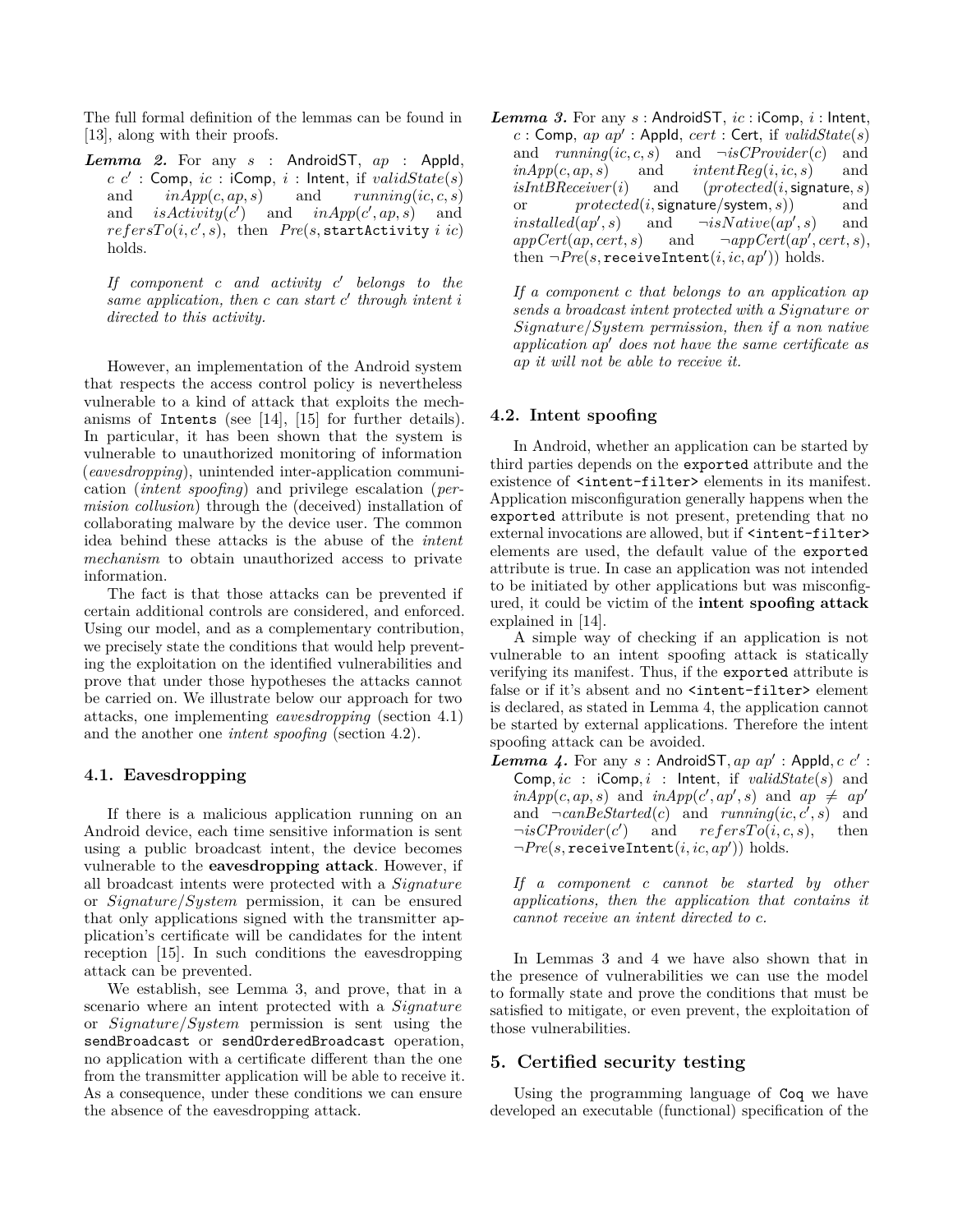| instead(ap,s)               | is satisfied if application $ap$ is installed in state $s$ .                                       |  |
|-----------------------------|----------------------------------------------------------------------------------------------------|--|
| $is\mathit{Native}(ap,s)$   | holds if application ap belongs to the set Syslmage of state s.                                    |  |
| inApp(c, ap, s)             | holds only when the component $c$ belongs to the installed application $ap$ in state $s$ .         |  |
| appCert(ap, c, s)           | is satisfied if application $ap$ has a certificate $c$ in state $s$ .                              |  |
| isActivity(c)               | holds if component $c$ is an activity.                                                             |  |
| $is$ <i>CProvider</i> $(c)$ | is satisfied if component $c$ is a content provider.                                               |  |
| can B eStarted(c)           | holds if component $c$ can be accessed (if $c$ is a content provider) or started by third parties. |  |
| running(ic, c, s)           | is satisfied if $ic$ is an instance of component $c$ running in state $s$ .                        |  |
| isIntBReceiver(i)           | holds only when intent $i$ is destined to a broadcast receiver.                                    |  |
| refersTo(i, c, s)           | is satisfied if intent $i$ is directed to component $c$ in state $s$ .                             |  |
| intentReg(i, ic, s)         | holds if i is an intent, registered in component lntent of state s, sent by running instance ic.   |  |
| protected(i, p, s)          | is satisfied if intent $i$ is protected with permission $p$ in state $s$ .                         |  |
| TADLE 2 HELPER BREAGHER     |                                                                                                    |  |

TABLE 2. Helper predicates

reference validation mechanism. This ultimately amounts to the definition of the functions that implement the execution of the actions specified in the reference monitor. We have proved that those functions conform to the axiomatic specification of action execution as specified in the model. Additionally, and using the program extraction mechanism provided by Coq, we have derived a certified Haskell prototype of the reference validation mechanism that we call CertAndroidSec<sup>3</sup>.

Thus, in this setting the control access policy specified by the permission model of Android is enforced by the combined execution of the actions. The behavior of the security mechanisms during the execution of a session of the device is represented by the sequence of system states (the trace of execution) obtained from executing the sequence of actions starting in an (initial) system state.

We plan to use CertAndroidSec for performing verification activities such as monitoring of actual implementations of the platform and also as a testing oracle. We briefly comment and motivate these techniques in what follows.

#### **5.1. Model-Based Security Testing**

One important goal of our work is to help increase the level of reliability on the security of the Android platform by providing certified guarantees that the specified security mechanisms effectively allow to enforce the expected security policies. The use of idealized models and certified prototypes is a good step forward but no doubt the definitive step is to be able to provide similar guarantees concerning actual implementations of the platform. In what follows we discuss the techniques we have begun experimenting with in order to test the security mechanisms of Android by generating test cases from the Coq axiomatic specification.

Model-based testing (MBT) is a lively research area whose main goal is to use models of implementations as test case and oracle sources [16]. One of the possible high-level MBT processes is depicted in Figure 3. That is, MBT methods generate *abstract test cases* by performing different static analyzes of a (formal) model (of a given program). This abstract test cases are later refined to the level of the program; the program is run on these refined test cases; the outputs are collected and abstracted away to the level of the model; and, finally, the model, the abstract test cases and the abstracted outputs are used to decide whether the program has errors or not. In our case, though, in the last step (i.e. verification w.r.t. to model) we use CertAndroidSec instead of the Coq axiomatic specification. In effect, as CertAndroidSec is a certified prototype of the Coq specification it behaves as prescribed by the specification. Furthermore, as CertAndroidSec is a program it can be easily run on the abstract test cases, thus greatly simplifying this step.

In our case we are working in adapting and applying a MBT method known as the Test Template Framework (TTF) [17], which is based on a systematic analysis of a formal specification. The TTF was originally thought as a MBT method for Z specifications [18] but it can be easily adapted to our Coq axiomatic specification. In effect, our model is a state machine featuring complex state and input variables and state transitions given by their pre- and post-conditions, much as Z specifications. Furthermore, pre- and post-conditions of our Coq axiomatic specification make use of non-trivial library operations on lists, similarly as Z specifications rest on library operations on sets. Abstract test cases generated by applying the TTF, take the form of closed propositional sentences binding state and input variables to concrete values. More precisely, an abstract test case is a conjunction of equalities between variables and constant terms (at the Coq level). Essentially, such a test case sets the initial state and input values from which the state transition to be tested must be executed. In this way, abstract test cases are expressible in Coq as the specification from where they were generated.

Abstract test cases can be refined into the actual Android platform using the OVAL technology [19], which is an information security community effort to standardize how to assess and report upon the machine state of computer systems. OVAL is an XML-based language that allows to express specific machine states such as vulnerabilities, configuration settings, patch states. Real analysis is performed by OVAL interpreters such as

<sup>3.</sup> The prototype and its proof of correction are available in [13].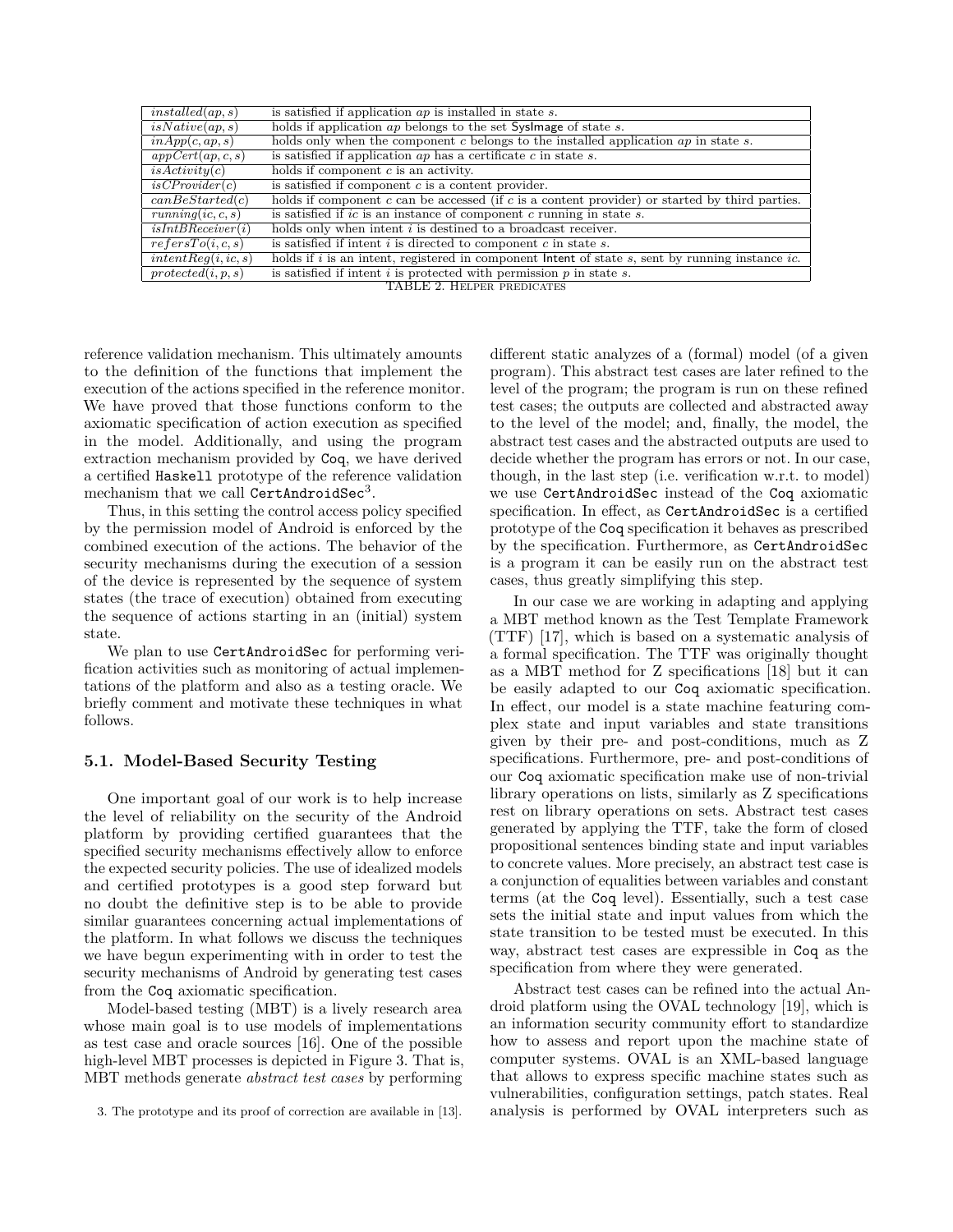

Figure 3. Proposed MBT process

Ovaldi [20], XOvaldi [21] and Xovaldi4Android [22]. Note the link and similarities between abstract test cases and OVAL conditions: our test cases define values for state variables whereas the OVAL language lets users to set platform states. Hence, all that needs to be done is to map Coq states into OVAL states. OVAL can also be used to lift the results of executing a test case on the platform to the Coq level, as it provides also a language for reporting the results from the evaluated systems.

So, given a test case *t*, let *O<sup>a</sup>* denote the result of abstracting the output produced by running the OVAL counterpart of  $t$  on the platform. Moreover, let  $O_p$  denote the output produced by executing CertAndroidSec on *t*. At this point we would be in condition of performing validation/verification procedures based in the similarities and/or differences between  $O_a$  and  $O_p$ . Note that these procedures could also be extracted as certified algorithms.

The following example shows how test cases can be generated from the Coq axiomatic specification. Due to space restrictions we cannot show test case refinement nor output abstraction via the OVAL technology.

#### **5.2. Example**

Consider the install operation of the Coq axiomatic specification (see Table 1). The first step in generating test cases from the specification consists in defining the *input space* of the operation, noted *IS*. The input space of the operation is the set of input values from which the operation can be executed. It includes the values of all before state and input variables declared in the operation. Then, in this case we have:

#### $IS = \{s : \text{AndroidST}, ap : \text{Appld}\}$

The second step in test case generation is to *recursively partition* the input space of the operation. Each partition is generated by applying a *testing tactic*. Then, a first testing tactic, say *T* 1 , is applied to *IS* thus generating a (finite) family of subsets,  $T_1^1, \ldots, T_{n_1}^1$ , called *test conditions*. Each test condition is defined by a *characteristic predicate* depending on the variables of *IS*. This process can continue until the developer considers that a good partition has been generated.

One typical testing tactic is Disjunctive Normal Form (DNF). This tactic writes the specification of the operation into DNF and then generates a partition with as many test conditions as terms in the DNF. In this case, each test condition is characterized by the precondition of each term of the DNF. In order to simplify the presentation we will consider that the DNF of the operation is the disjunction between *Execok* and *Execerr* (Section 3) applied to install. Then, we have:

$$
DNF_1 = \{IS \mid validState(s) \land Pre(s, \texttt{install})\}
$$

$$
DNF_2 = \{IS \mid validState(s) \land ErrorMsg(s, \texttt{install}, ec)\}
$$

As a second tactic we will apply Enumerated Types. This tactic applies to *IS* variables of some enumerated type. Hence, if *v* is a variable whose type is  $E =$  ${c_1, \ldots, c_k}$ , the EC tactic generates test conditions characterized by the following predicates:  $v = c_1, \ldots, v = c_k$ . In *DNF*<sup>2</sup> we have that *ec* is of type *ErrorCode* (listing all the 28 possible errors of the system [13]). Therefore, we can apply EC to  $DNF_2$  resulting in:

$$
EC_1 = \{DNF_2 \mid ec = app\_already\_ installed\}
$$
  
........  

$$
EC_{28} = \{DNF_2 \mid ec = CProvider\_not\_grantable\}
$$

Observe how the successive test conditions are linked together by conjunction thus producing increasingly demanding test conditions. In this way, for instance *EC*1, will test the application from a valid state where the application that is going to be installed is already installed. Also note that many of the  $EC_i$  will be unsatisfiable for install as many of these errors will not be raised by this operation. Unsatisfiable test conditions must be ignored and not further considered for partitioning.

Once the developer is done with partitioning and all unsatisfiable test conditions has been eliminated, (s)he must produce an element from each of the surviving test conditions. These elements are the *abstract test cases*. For instance, the following is a test case for *EC*1:

$$
TC_1 = \{EC_1 \mid s.append = [Chrome] \land ap = Chrome\}
$$

#### **6. Related work**

Several analyses have recently been carried out concerning the security of the Android system. Some of them [23], [24] point out the rigidity of the permission system regarding the installation of new applications in the device. Other studies [25], [26], [27] have shown that many aspects of Android security, like avoiding *privilege escalation*, depend on the correct construction of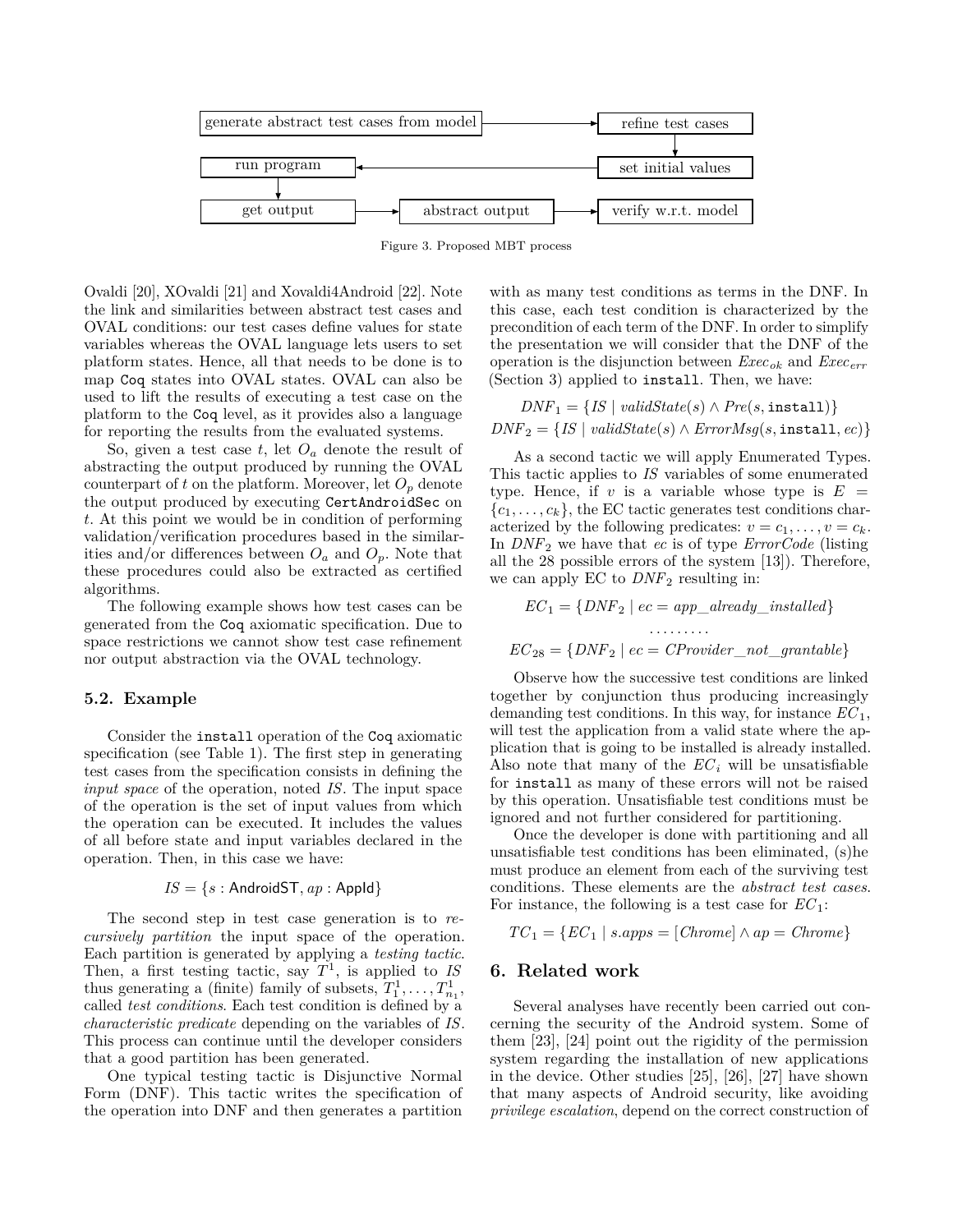applications by their developers. Additionally, it has been pointed out [26], [28] that the mechanism of permission delegation offered by the system has characteristics that require further analysis in order to ensure that no new vulnerabilities are added when a permission is delegated. Few works, however, pay attention to the formal aspects of the permission enforcing framework. In particular, Shin *et al.* [29], [30] build a formal framework that represents the Android permission system, which is based on the Calculus of Inductive Constructions and it is developed in Coq, as we do. However, that formalization does not consider, for instance, several aspects of the platform covered in our model, namely, the different types of components, the interaction between a running instance and the system, the reading/writing operation on a content provider and the semantics of the permission delegation mechanism. They also do not consider novel aspects of the Android security model, such as managing runtime permissions.

The results presented in this paper update and extend the ones reported in [4]. We have already extended the (formal) model presented in [4] so as to consider, in particular, the run time requesting/granting of permissions behavior introduced in Android Marshmallow. Also, we consider here executions that contemplate error management and a certified monitor of the security model. Finally, this paper shows that it is posssible use the model to formally state and prove the conditions that must be satisfied to mitigate, or even prevent, the exploitation of vulnerabilities (attacks).

MBT is about guiding the testing process from a model of the system under test (SUT). In particular, test case generation in MBT is performed by analyzing a model of the SUT. Despite the fact that test case generation in the context of MBT is a very active research area, not so much activity has been seen with Coq specifications. Many MBT proposals for Coq specifications are based on random test case generation. Maybe the most used tool combining MBT with Coq is QuickChick [31]. This tool is a randomized property-based testing plugin for Coq. If an engineer writes some testing code to test the SUT (s)he can verify that this code is testing the intended property by using QuickChick. For instance, Dubois et al. [32] have applied QuickChick to a problem of enumerative combinatorics. Very recently Becker et al. [33] reported the application of a MBT method based on random testing to a Coq model of the NOVA micro hypervisor. Tuerk [34], like us, uses the Coq code extraction feature to apply MBT in a security context, but we could not find a detailed description of the results presented in that work.

#### **7. Conclusions and future work**

In this paper we have described the challenges we are facing when attempting to apply formal methods to perform analysis and verification of the security mechanisms defined by Android to enforce permissionbased access control policies. The idealized model we have developed allows us to perform machine-assisted reasoning to provide, on the one side, certified guarantees that the claimed access control policy is effectively enforced by those mechanisms. On the other side, we have also shown that in the presence of vulnerabilities we can use the model to formally state and prove the conditions that must be satisfied to mitigate, or even prevent, the exploitation of those vulnerabilities. We have also motivated the use of certified extracted algorithms to implement lightweight model-based testing.

We are currently working on refining the certified testing strategy we have briefly motivated in the paper. Although we find random testing quite appealing, we are inclined towards a more formal test case generation strategy in line with the work performed over Isabelle/HOL [35]. Furthermore, we think that for testing the security of the Android platform, most of the testing code can be automatically generated, thus making the verification of the testing code not really necessary. In effect, as we have exemplified in Section 5, we envision a Coq-based testing framework in which test conditions are automatically generated from the specification and the abstract test cases are automatically generated by suitable decision procedures. Similar features have already been implemented for Z specifications [36] where a decision procedure for quantifier-free set and relational formulas is applied [37]. We believe it should be feasible to implement a similar framework using Coq technology.

#### **Acknowledgments**

Partially funded by project ANII-Clemente Estable FCE\_1\_2014\_1\_103803: Mecanismos autónomos de seguridad certificados para sistemas computacionales móviles, Uruguay.

#### **References**

- [1] Open Handset Alliance, "*Android project*," Available at: http: //source.android.com/, Last access: March 2017.
- [2] Gartner, "Gartner says worldwide sales of smartphones grew 7 percent in the fourth quarter of 2016," Gartner, Inc., Tech. Rep., 2017, available at: http://www.gartner.com/newsroom/ id/3609817. Last access: March 2017.
- [3] J. P. Anderson, "Computer Security technology planning study," urlhttp://csrc.nist.gov/publications/history/ande72.pdf, Deputy for Command and Management System, USA, Tech. Rep., 1972. [Online]. Available: http://csrc.nist.gov/publications/history/ande72.pdf
- [4] G. Betarte, J. D. Campo, C. Luna, and A. Romano, "Formal analysis of android's permission-based security model," *Sci. Ann. Comp. Sci.*, vol. 26, no. 1, pp. 27–68, 2016. [Online]. Available: http://dx.doi.org/10.7561/SACS.2016.1.27
- [5] Android Developers, "*Requesting Permissions at Run Time*," Available at: https://developer.android.com/intl/es/training/ permissions/requesting.html, Last access: March 2017.